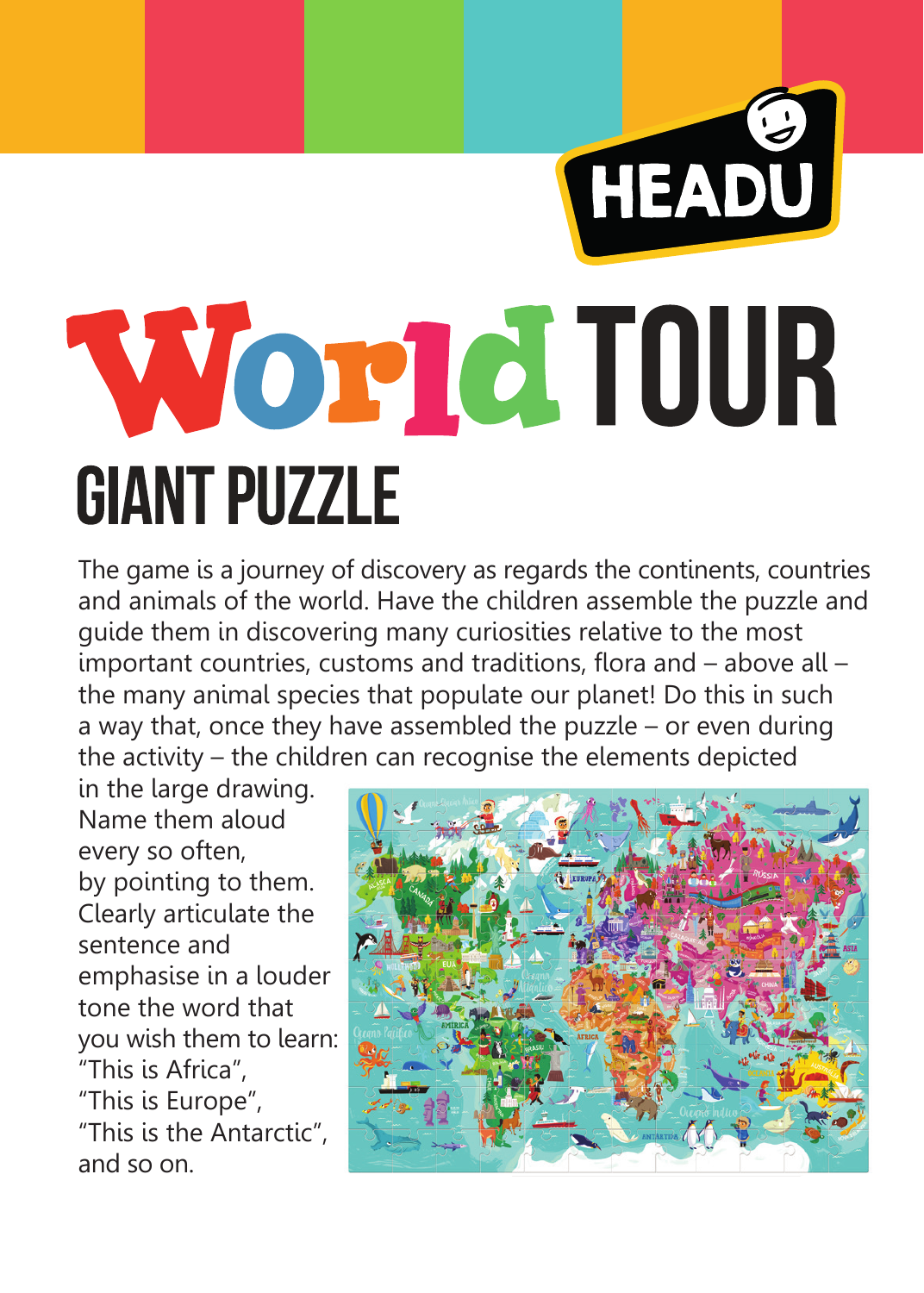# THE ANIMALS OF THE WORLD

At this point, attract the attention of the children to 25 3-D animals and to the environment in which they live. Guide them in assembling the 3-D tokens of the animals, and have the children position them in the right places. During this activity, you can enrich the experience by reading aloud the following texts, which introduce the animals in a clear and attractive way, with all their curious characteristics:

# Red deer

 It is a ruminant that belongs to the Cervidae family. It is characterised by its slender body, long legs and its horns, or antlers, which only the males have, even if some females can, exceptionally, have very small ones. Red deer are widespread in the European continent, but can also be found in north east Africa and America. They move around in groups under the guidance of an expert female. They feed on grass, leaves, fruit, lichen and mushrooms.

# Eagle

This is a bird of prey that has a majestic, haughty appearance. It is the most important winged predator in existence. Its very wide wing span exceeds 4 metres. It lives in the mountains, where it builds its nest in very desolate places, amid crags and precipices. It is oviparous: the female lays her eggs and sits on them until the baby birds are born. She teaches them to fly and to feed themselves with their powerful beaks, which are also used to hunt prey such as rabbits, marmots, reptiles and fish.



#### Viper

 This is a poisonous snake that is characterised by a triangular shaped pointed head, a squat body, and a short tail. Its eyes have vertical pupils that are similar to those of a cat.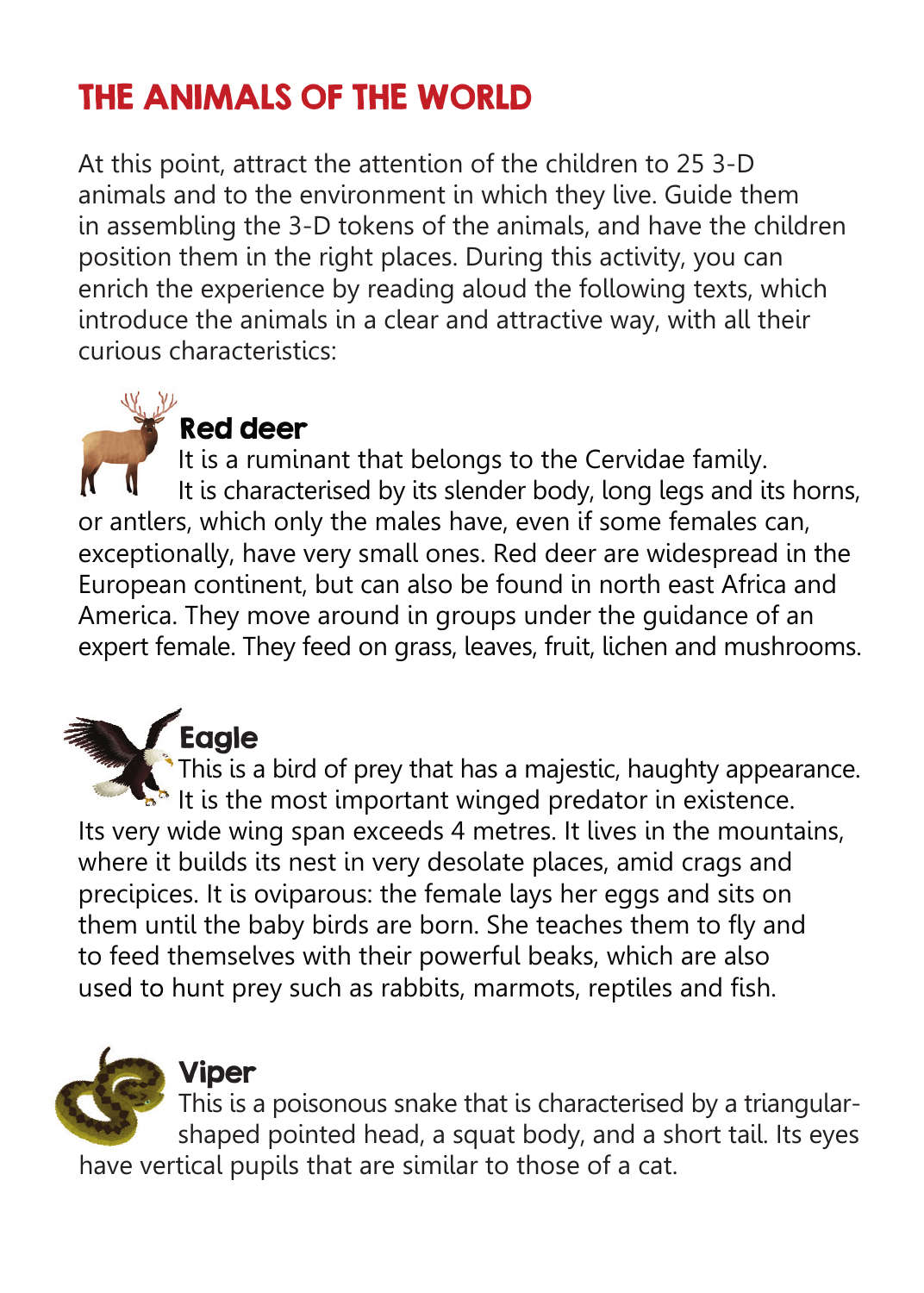

#### Macaw

 This is a colourful parrot covered with yellow and blue feathers and has a red chest. It lives in small flights [groups] in the Are, i.e. portions of land rich in forests in South America. It feeds on nuts, fruit and, at times, the nectar of flowers. It is also known as the talking parrot, because it is easily tamed. However, it is a protected animal, and so its trade is forbidden.



# **Whale**

 This is the largest animal in existence in the world: it can arrive at a weight of 30 elephants and at a length of three train coaches! It is a cetacean mammal; its nostrils are located above its head, and it is capable of breathing under water. The whale has no teeth; instead, it has a sort of bone that enables it to chew. It feeds on fish and marine plankton, and is very fond of giant squid. Its colour varies from blue to pale grey, and it inhabits all the seas in the world.



# European bison

This is the largest wild land animal remaining in Europe: it generally measures from 2.8 to 3 metres in length and from 1.8 to 2.2 metres in height. It weighs 300-920 kg. The European bison is a social animal, and can live both in mixed groups as well as in herds of only males. The various groups frequently interact with each other, settling and separating themselves from each other after having exchanged several members.



# Musk ox

 This is an animal that half resembles an ox and half, a goat. It has a thick brown coat. On its head it has two long curved horns that smell of musk: hence the name. It is an Arctic animal, and can live for about 20 years in the cold regions of Canada, Greenland and Alaska. When threatened by predators, the herds assemble to form a circle with the weak members in its center and the strong ones on the outside..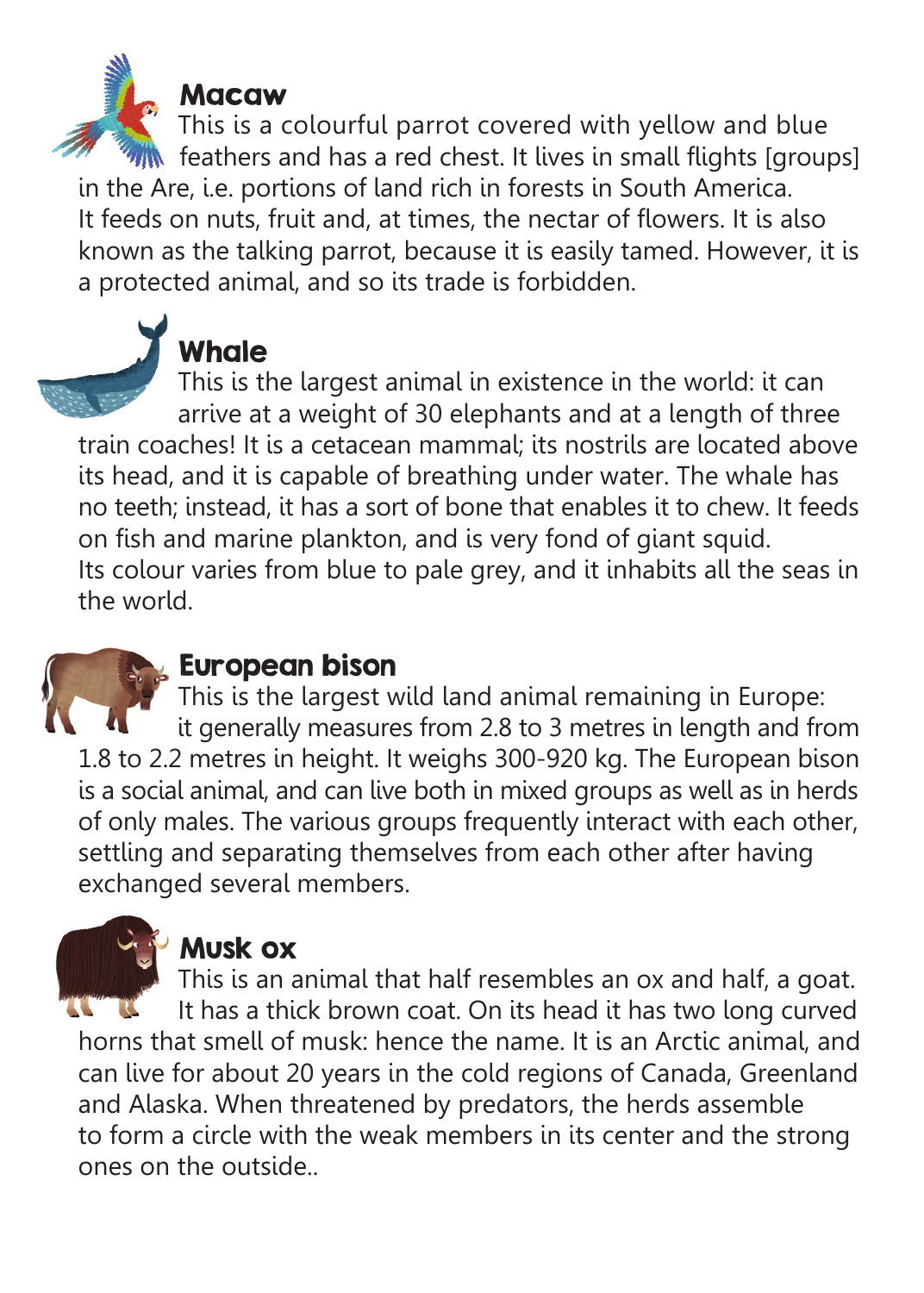#### Camel

 This is a very delightful animal: it has two very large humps of fat and a considerable stature. It has short reddish fur that is thicker on its back and on its head. Its two eyes have very long lashes, and its curious nostrils seem to be smiling. Also, these close when there are sandstorms in the desert. On the knees of its long legs and under its tummy it has types of cushions that serve when it wants to rest. The camel is a mammal that lives in the deserts of Asia and Mongolia. It is herbivorous, and feeds on dry shoots. It is a very resistant animal, and can remain for several days without drinking water: something that is extremely scarce in the desert! Only a few hours after their birth, very young camels are already capable of walking and running!

# Kangaroo

 The kangaroo is a timid animals with a very curious appearance. It has a rusty-red colour, and its body resembles the shape of a pear. Its head is small, its chest is slender, with short front paws, at the end of which it has sharp pointed claws. Instead, its back paws are very muscular and help it to move around by jumping like a spring even at a very high speed. Its tail is beautiful. The kangaroo is a marsupial mammal: on its tummy there is a sort of pocket in which it protects its offspring [known as a joey] and keeps it warm, given that at its birth it has the dimensions of a walnut. The kangaroo, which lives in Australia, is herbivorous. It feeds on leaves, shoots and tree bark. It almost always eats at night!

# Penguin

 This is a very curious bird, because it is not capable of flying. However, it is the best swimmer in the world of the animal kingdom. It lives in Antarctica, a continent that is covered by water and ice. It is oviparous: this means that the female penguin lays a single egg which, after 2 months of brooding, breaks open and the baby penguin is born.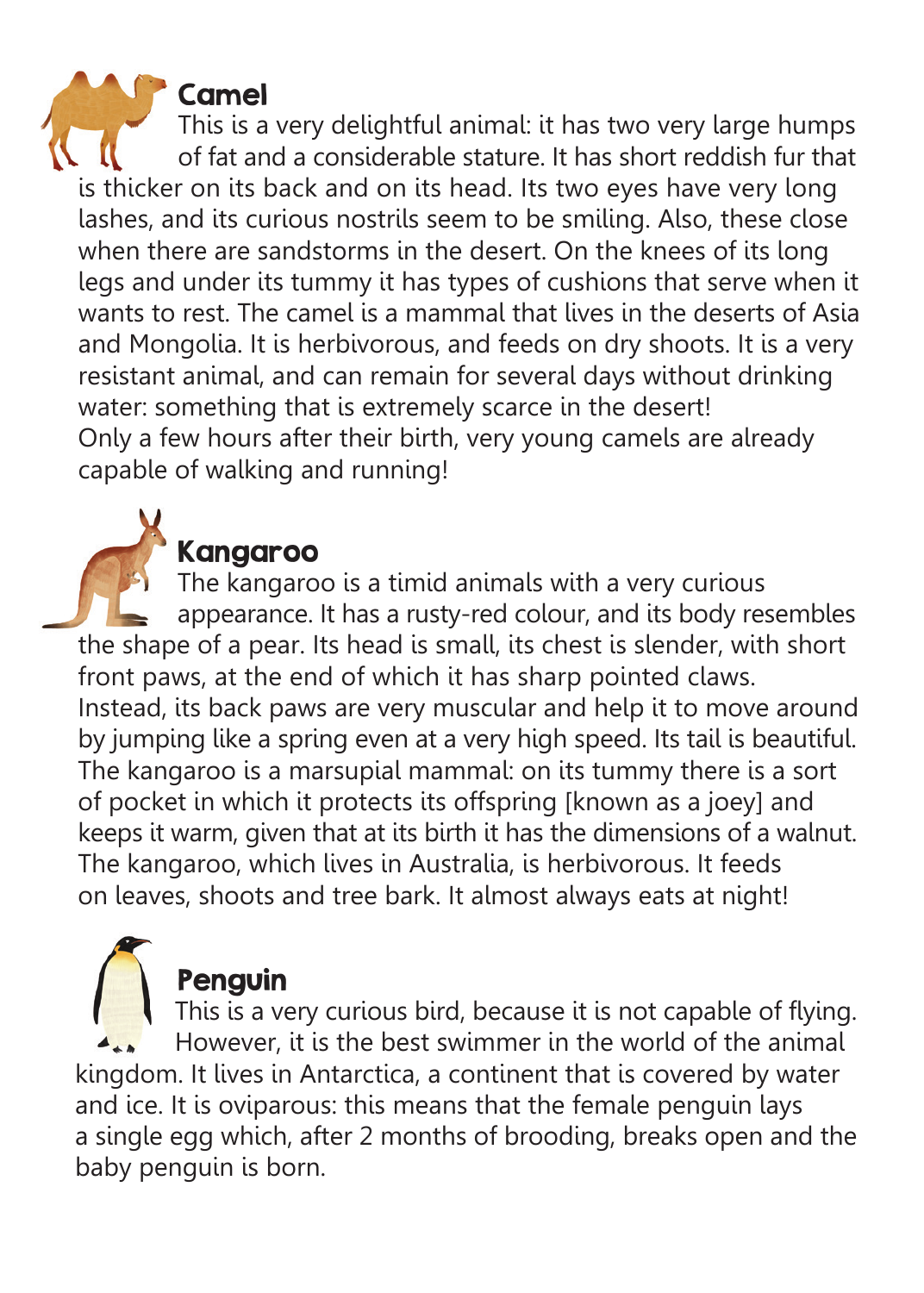## Elephant

**This is the largest terrestrial mammal in the world. It has lived ANGE OF EARTH FOR 5 million years, and is distinguished by a colossal** body, huge ears, long ivory tusks (a species of precious bone). Its highly mobile trunk, which enables it to breathe, carries water to its mouth, and picks up things – including food – from the ground. Elephants are herbivorous, and feed on roots, leaves, fruit and tree bark. They live in herds in both Africa and Asia. Elephants greet each other through contact by crossing their trunks..

# **Giraffe**

 This animal has a dappled coat, the longest neck in the animal kingdom, and is the tallest mammal in the world. It is believed that giraffes can reach a height of 7 metres, the equivalent of a house with two floors. Its tail is long, and serves as a whip to drive the flies away. It also has a very long and blue-coloured tongue.



# Gorilla

 This animal is a part of the hominid family, and it is also considered as a distant cousin of men. It is endowed with exceptional strength, has a black coat, and lives in the rainforests of Africa. Gorillas are real nomads: they frequently move around in the forest, and are omnivorous. They feed, in fact, on shoots, fruit, and – at times – on larvae and insects. They can live, furthermore, as long as fifty years.

# **Guanaco**

 This is a sort of wild llama. It belongs to the camelid family, looks like a giant lamb, and is very valuable for its warm curly fur, which has a reddish yellow colour on its back and white below its belly. It is recognisable by its pointed ears and little grey face. It is a very skilled runner that often flees from its predator, the condor. It is a protected species, due to the fact that it is an endangered species.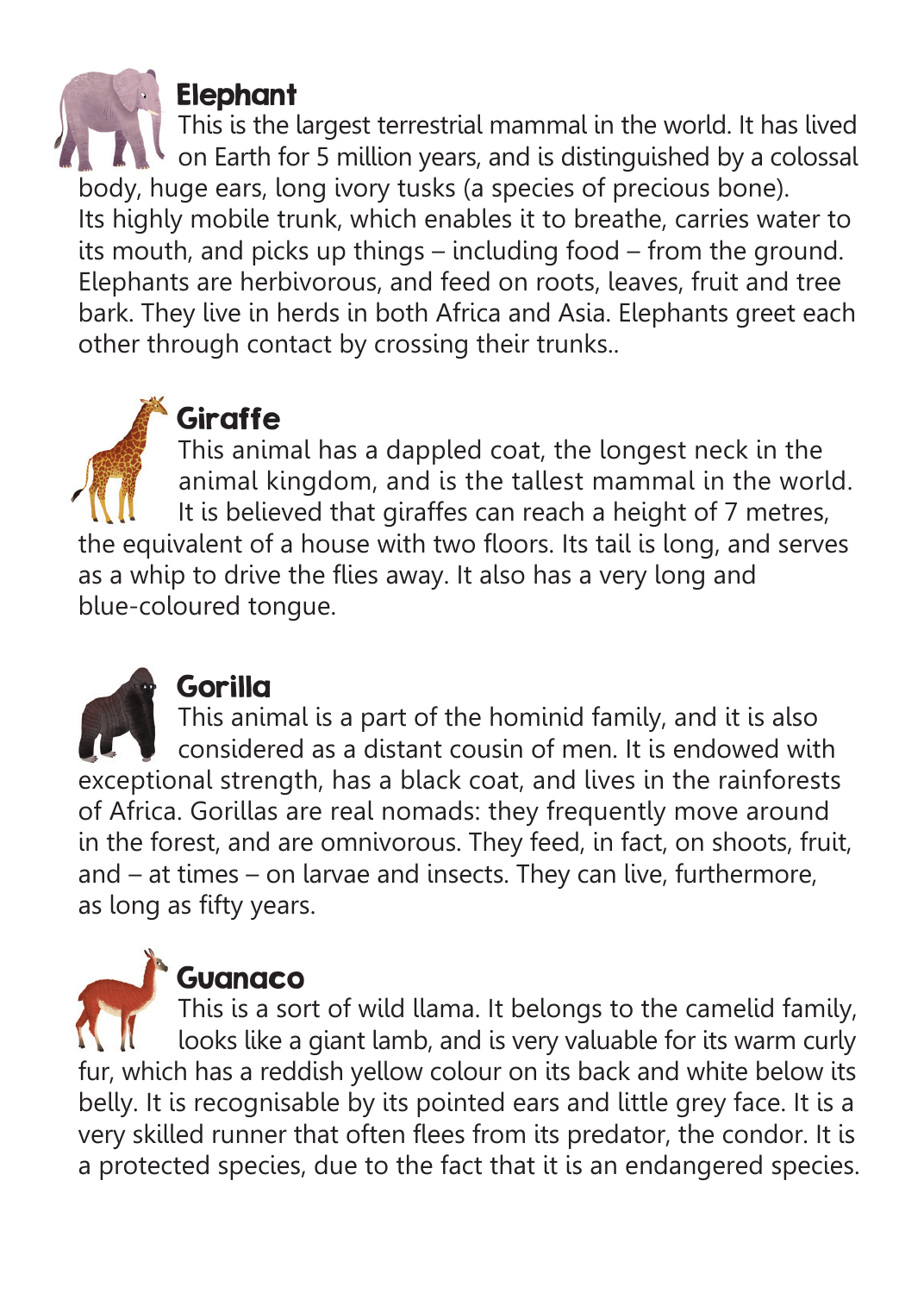Lion This animal is known as the King of the Forest, but it lives in groups (called "prides") in the savannah and on the prairies of Africa. It is the largest member of the felidae family, of which tigers and leopards are also members. Lions are carnivorous, and are very expert hunters. It is believed that when they are hungry, they can remain hidden for even 20 hours in the same place in order to catch their prey.

# Great white shark

With its typical arrow shaped body, the great white shark is a large voracious predator, who can reach 7 metres in length. As with many species of sharks, it is characterised by razor-sharp triangular teeth and large dorsal fin. It has become legendary due to the number of attacks on man, it is widespread in the temperate waters of most of the world, and in particular where tuna and seals can be found.

# White bear

 This is the Prince of the Ice Floes. Theirs is a unique and unrepeatable species: these animals succeed in living under extreme conditions, both in and out of the water of the cold seas of the North Pole. The fur of their coat is white; they are carnivorous, and feed on fish and meat, but also enjoy berries in summer. White bears are an endangered species, since polar icecaps are melting due to increases in the temperature and to climatic changes.

# Bespectacled bear

 This is an endemic animal, which means that it lives in only one place on earth, namely on the tablelands of the Andes, in South America. There are very few of this very unusual species of bears in existence. They take their name from the pale tones on their faces that resembles to a pair of spectacles painted around their big black eyes. This species has a very great passion for berries and for cane sugar.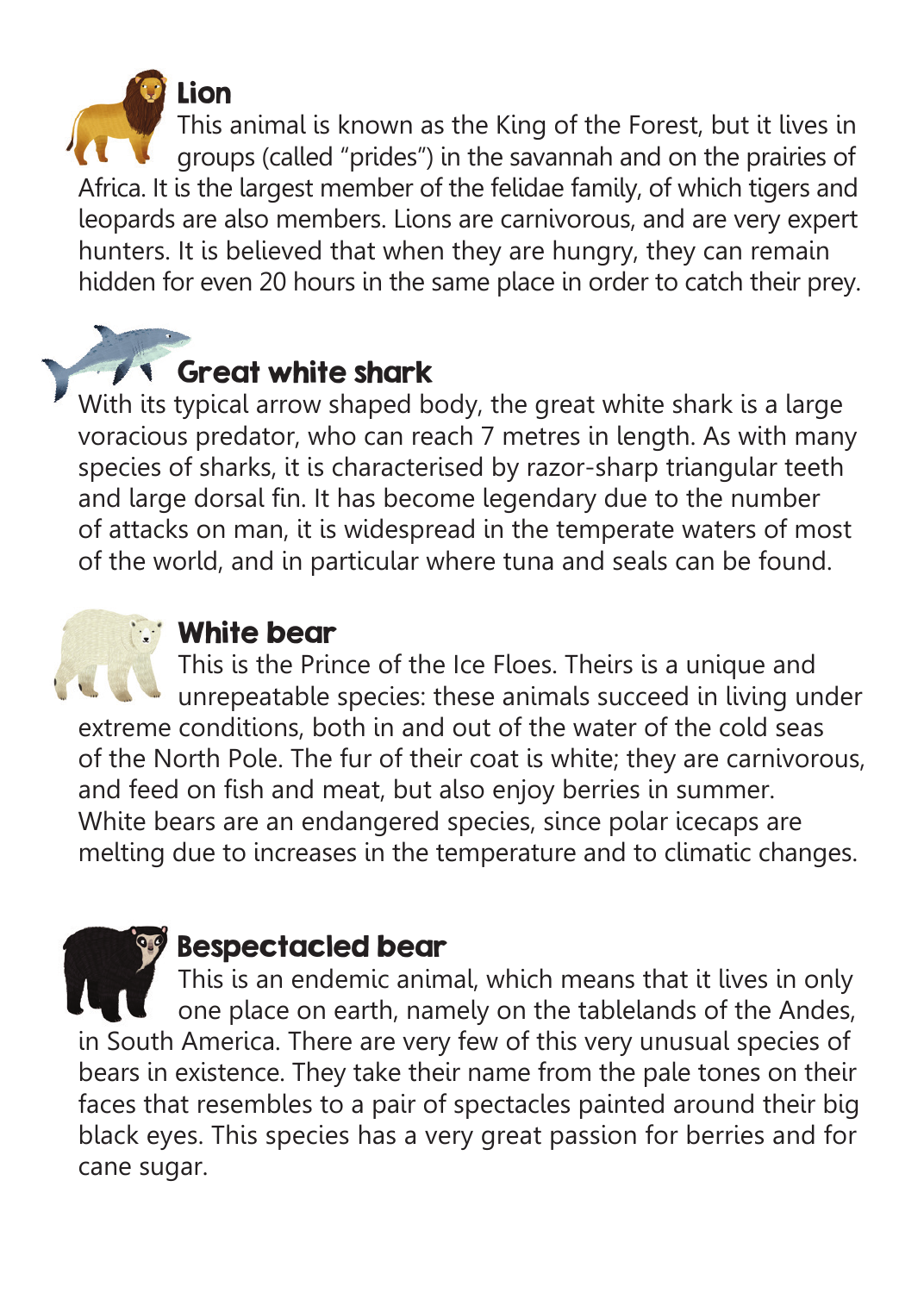

# Panda

 This is a small bear with a very lovable appearance, and has a rich coat of black and white fur. Differently from other bears, it can arrive at a maximum height of one metre and a half. It lives in the forests of China, and can live for a maximum of 30 years. Pandas are carnivorous, but feed mainly on sprouts and bamboo shoots. They are very expert in climbing up trees and rock walls, and are also excellent swimmers.

# Hammer-headed shark

This shark has a very curious appearance: it has a very large head that recalls the shape of a hammer, with eyes and nostrils located on the sides. It is grey in colour and can attain a length of even forty metres. It can also weigh as much as 200 kg. It lives in warm seas, is a viviparous placental fish (that is, the eggs are hatched inside its body), and can give birth to as many as forty baby sharks.

#### Puma

 $\blacksquare$  Also known as a mountain lion, the puma is a nimble **COLOGITY** carnivorous feline with a small head. Its short fur is reddish and silver grey in colour. Above and below its eyes it has two characteristic white marks. It lives on the American continent, from Canada to Patagonia. This predatory mammal adapts itself well to the climate and to the environment, i.e. from the forests to the plains. It is a nocturnal animal with highly developed senses. Its speciality consists in jumps!

# **Tortoise**

 $\blacktriangleright$  Various species of tortoises exist: there are those that live  $\mathbf{w}$  in the sea and others that live on the land. Tortoises are herbivorous, lovers of algae, salad and fruit. They go into hibernation for long periods, meaning that they sleep for months at a time.